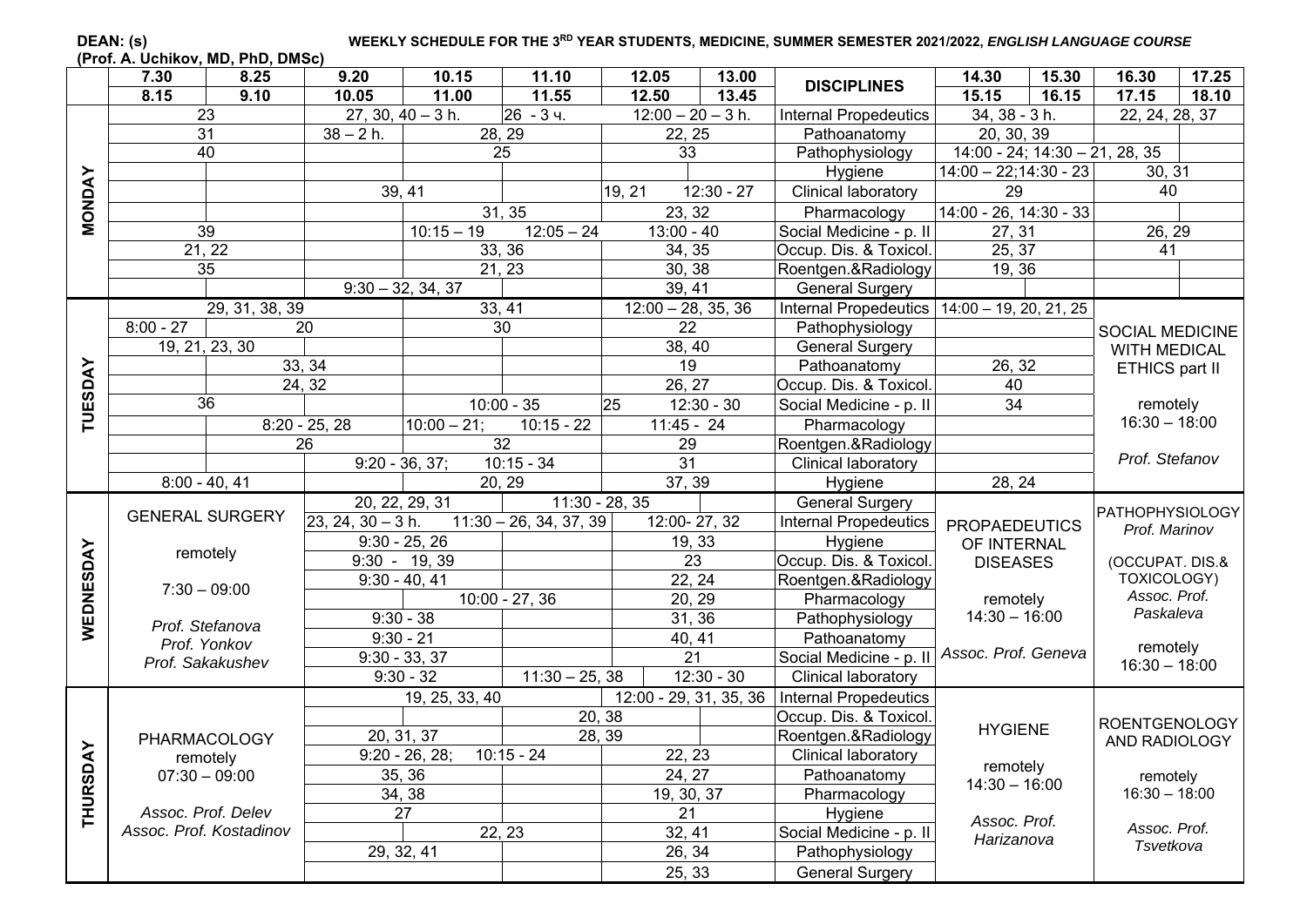|              |                        |                            |                        | 21, 22, 32, 41 |              | Internal Propedeutics   |                             |  |  |
|--------------|------------------------|----------------------------|------------------------|----------------|--------------|-------------------------|-----------------------------|--|--|
|              |                        |                            | 20                     |                | $35 - 2h$ .  | Clinical laboratory     | $15:00 - 33$                |  |  |
|              | PATHOANATOMY           | <b>CLINICAL LABORATORY</b> | 11:30 - 24, 26, 27, 36 |                |              | <b>General Surgery</b>  |                             |  |  |
|              |                        |                            |                        |                | 25, 33       | Roentgen.&Radiology     | 15:00 - 27, 34              |  |  |
|              | remotely               | remotely                   | 23, 37                 |                |              | Pathoanatomy            |                             |  |  |
| <b>FRIDA</b> | $07:30 - 09:00$        | $09:20 - 10:50$            | 19, 39                 |                |              | Pathophysiology         | $14:00 - 37; 14:15 -$<br>23 |  |  |
|              |                        |                            |                        |                | 30, 31       | Occup. Dis. & Toxicol.  | 28, 29                      |  |  |
|              | Assoc. Prof. Poryazova | Assoc. Prof. Deneva        | 28, 38                 |                | $20 - 2 h.$  | Social Medicine - p. II |                             |  |  |
|              |                        |                            | 34, 35                 |                | $13:30 - 38$ | Hygiene                 | $14:30 - 32, 36$            |  |  |
|              |                        |                            |                        |                | $12:30 - 40$ | Pharmacology            | 14:00 - 39, 41              |  |  |

**NOTE:** The lecture in **PATHOPHYSIOLOGY** is being delivered every first week of the semester while the lecture in **OCCUPATIONAL DISEASES & TOXICOLOGY** - every second week of the semester.

| <b>DISCIPLINE - IIIRDYEAR</b>  |              |                            |                       | <b>Base of conducting</b> |  |  |
|--------------------------------|--------------|----------------------------|-----------------------|---------------------------|--|--|
| <b>English language course</b> | <b>Group</b> | <b>Assistant professor</b> | <b>Study hall</b>     | <i>practices</i>          |  |  |
|                                | 32, 37, 39   | Assoc. Prof. Terziyski     |                       |                           |  |  |
|                                | 19, 25, 27   | Dr. Mandadjieva            | Study hall-department |                           |  |  |
|                                | 30, 36, 41   | Dr. Georgiev               |                       |                           |  |  |
|                                | 21           | Dr. Georgiev               |                       |                           |  |  |
|                                | 23           | Dr. Avramov                | $\overline{2}$        |                           |  |  |
|                                | 20           | Dr. Draganova              | 3                     | <b>Base 1</b>             |  |  |
| Pathophysiology                | 31, 34, 38   | Dr. Draganova              |                       | Department of             |  |  |
|                                | 40           | Dr. Stoimenova             |                       | <b>Pathophysiology</b>    |  |  |
|                                | 24, 26       | Dr. Stoimenova             | Study hall-department |                           |  |  |
|                                | 29           | Dr. Dimov                  |                       |                           |  |  |
|                                | 35           | Dr. Dimov                  | 3                     |                           |  |  |
|                                | 22, 33       | Dr. Taralov                |                       |                           |  |  |
|                                | 28           | Dr. Taralov                | $\overline{2}$        |                           |  |  |
|                                | 19           | Dr. Markov                 | $\overline{7}$        |                           |  |  |
|                                | 20           | Dr. Tsvetkov               | 5                     |                           |  |  |
|                                | 23           | Dr. Tsvetkov               | $\overline{7}$        |                           |  |  |
|                                | 21           | Dr. Gulinatz               | 5                     | <b>Base 1</b>             |  |  |
|                                | 38           | Dr. Gulinatz               | $\overline{7}$        | Department of             |  |  |
| <b>Clinical Pathology</b>      | 22           | Assoc. Prof. Genova        | $\overline{4}$        |                           |  |  |
|                                | 29           | Assoc. Prof. Genova        | 6                     | <b>General and</b>        |  |  |
|                                | 24           | Dr. Ivanov                 | $\overline{7}$        | <b>Clinical Pathology</b> |  |  |
|                                | 37           | Dr. Ivanov                 | $\overline{4}$        |                           |  |  |
|                                | 25, 41       | Dr. Serteva                | $\overline{7}$        |                           |  |  |
|                                | 27           | Dr. Serteva                | 6                     |                           |  |  |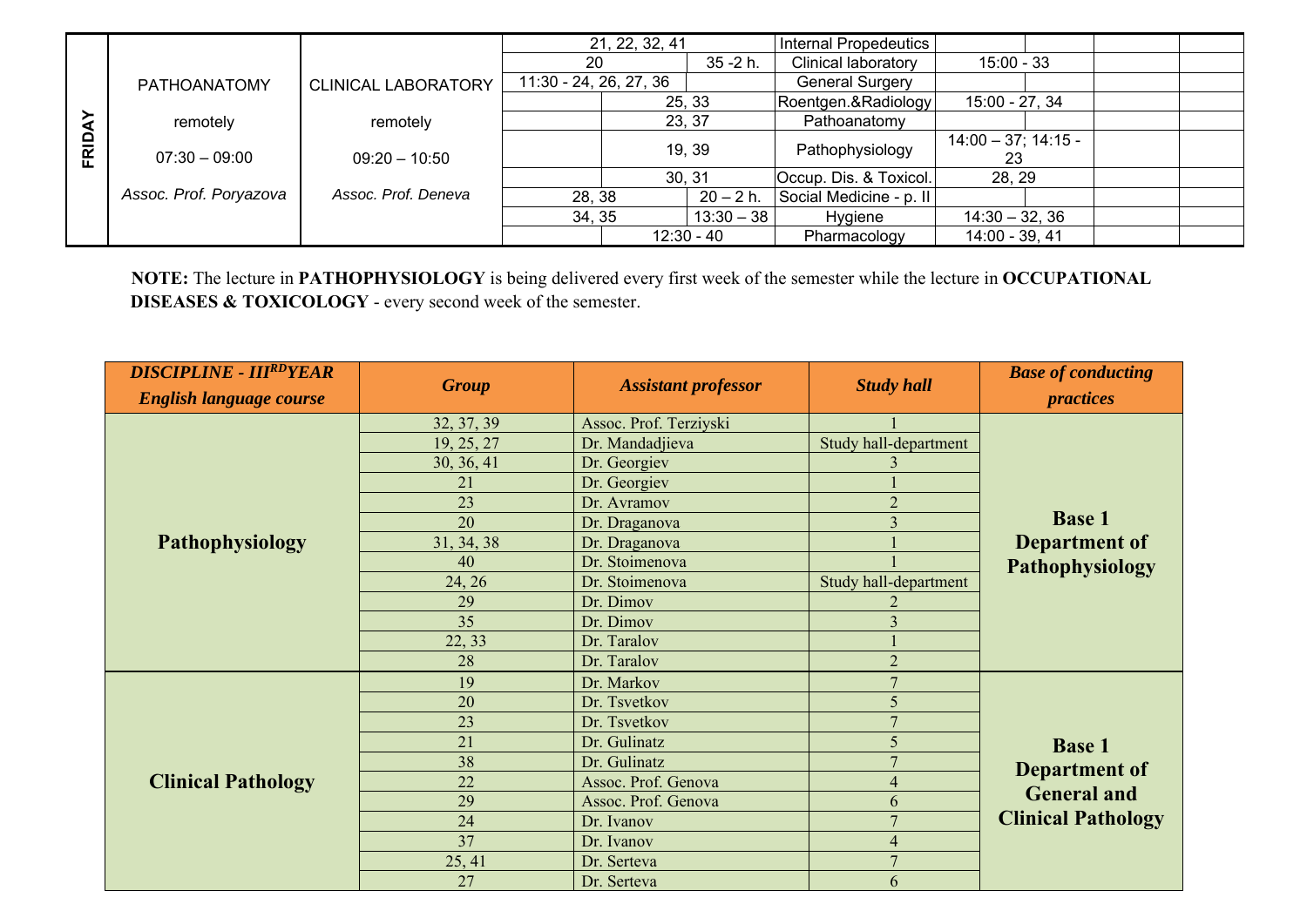|                              | 28, 34, 36                  | Dr. Chonov              | $\overline{7}$            |                              |
|------------------------------|-----------------------------|-------------------------|---------------------------|------------------------------|
|                              | 40                          | Dr. Chonov              | 5                         |                              |
|                              | 26, 30                      | Dr. Bojkova             | 6                         |                              |
|                              | 32, 39                      | Dr. Ilieva              | $\overline{7}$            |                              |
|                              | 31                          | Dr. Gerakova            | $\overline{4}$            |                              |
|                              | 33                          | Dr. Mollova             | 6                         |                              |
|                              | $\overline{35}$             | Dr. Gerakova            | 5                         |                              |
|                              | 21, 22, 30                  | Assoc. Prof. Tsvetkova  |                           |                              |
|                              | 23                          | Dr. Georgiev            | $\overline{\mathbf{3}}$   | <b>Base 1 "Saint</b>         |
|                              | 26, 32                      | Dr. Georgiev            | $\overline{2}$            | <b>George" Diagnostic</b>    |
|                              | 31, 39                      | Dr. Georgiev            |                           | <b>Consultative Centre</b>   |
| <b>Roentgenology and</b>     | 24                          | Dr. Metuh               | $\overline{2}$            | <b>Department of</b>         |
| <b>Radiology</b>             | $\overline{25}$             | Dr. Metuh               | $\overline{3}$            |                              |
|                              | 34, 36                      | Dr. Metuh               |                           | <b>Medical Imaging</b>       |
|                              | 20, 40                      | Dr. Doykova             |                           |                              |
|                              | 28, 29, 33, 35, 38          | Dr. Chervenkov          | Block 1, floor 1          | "Kaspela" University         |
|                              | 19, 27, 37, 41              | Dr. Vasilska            |                           | Plovdiv                      |
|                              | 28, 29, 39, 40              | Assoc. Prof. Harizanova | 4                         |                              |
|                              | 23, 30, 38                  | Dr. Dzhambov            | $\overline{4}$            |                              |
|                              | 31, 32, 41                  | Dr. Hubenova            |                           |                              |
|                              | 33                          | Dr. Hubenova            | $\overline{4}$            | <b>Base 1</b>                |
| <b>Hygiene and Ecology</b>   | 20, 22, 35                  | Dr. Todorova            |                           | <b>Department of</b>         |
|                              | 27                          | Dr. Todorova            | $\overline{4}$            |                              |
|                              | 19, 24, 25, 37              | Dr. Toseva              |                           | <b>Hygiene</b>               |
|                              | 21                          | Dr. Gornakova           |                           |                              |
|                              | 26, 34, 36                  | Dr. Gornakova           | $\overline{4}$            |                              |
|                              | 19, 20, 21, 23, 25, 26, 28, |                         |                           | <b>Base 1</b>                |
| <b>Occupational Diseases</b> | 30, 33, 34                  | Dr. Dimitrova           | Study hall $1 -$ floor 3  |                              |
| $07.02 - 27.03.2022$         | 24                          | Dr. Dimitrova           | Study hall $4$ – floor 3  | "Saint George"               |
|                              | 22, 27, 29, 31, 35, 36, 37, |                         |                           | <b>University Hospital</b>   |
| <b>Occupational Diseases</b> | 38, 39, 40, 41              | Dr. Dimitrova           | Study hall $1 -$ floor 3  | <b>Department of</b>         |
| $28.03 - 27.05.2022$         | 32                          |                         |                           | <b>Occupational Diseases</b> |
|                              |                             | Dr. Dimitrova           | Study hall $4 -$ floor 3  |                              |
| <b>Toxicology</b>            | 29, 31, 32, 37, 40, 41      | Dr. Bojilov             | Study hall $10 -$ floor 2 | <b>Base 1</b>                |
| $07.02 - 27.03.2022$         | 22, 27, 35, 36, 38, 39      | Dr. Maznev              |                           | "Saint George"               |
| Toxicology                   | 19, 20, 21, 23, 33          | Dr. Bojilov             | Study hall $10 -$ floor 2 | <b>University Hospital</b>   |
| $28.03 - 27.05.2022$         | 24, 25, 26, 28, 30, 34      | Dr. Maznev              |                           | <b>Clinic of Toxicology</b>  |
|                              | 19, 26, 39                  | Dr. Stoencheva          | $\overline{3}$            |                              |
|                              | 20, 27                      | Dr. Delev               |                           | <b>Base 1</b>                |
|                              | 25                          | Dr. Delev               | $\overline{\mathbf{3}}$   |                              |
| <b>Clinical Laboratory</b>   | 28                          | Dr. Delev               | $\overline{c}$            | <b>Department of</b>         |
|                              | 21, 32, 38                  | Dr. Arabadzhiyska       | $\overline{c}$            | <b>Clinical Laboratory</b>   |
|                              | 34                          | Dr. Arabadzhiyska       | $\overline{3}$            |                              |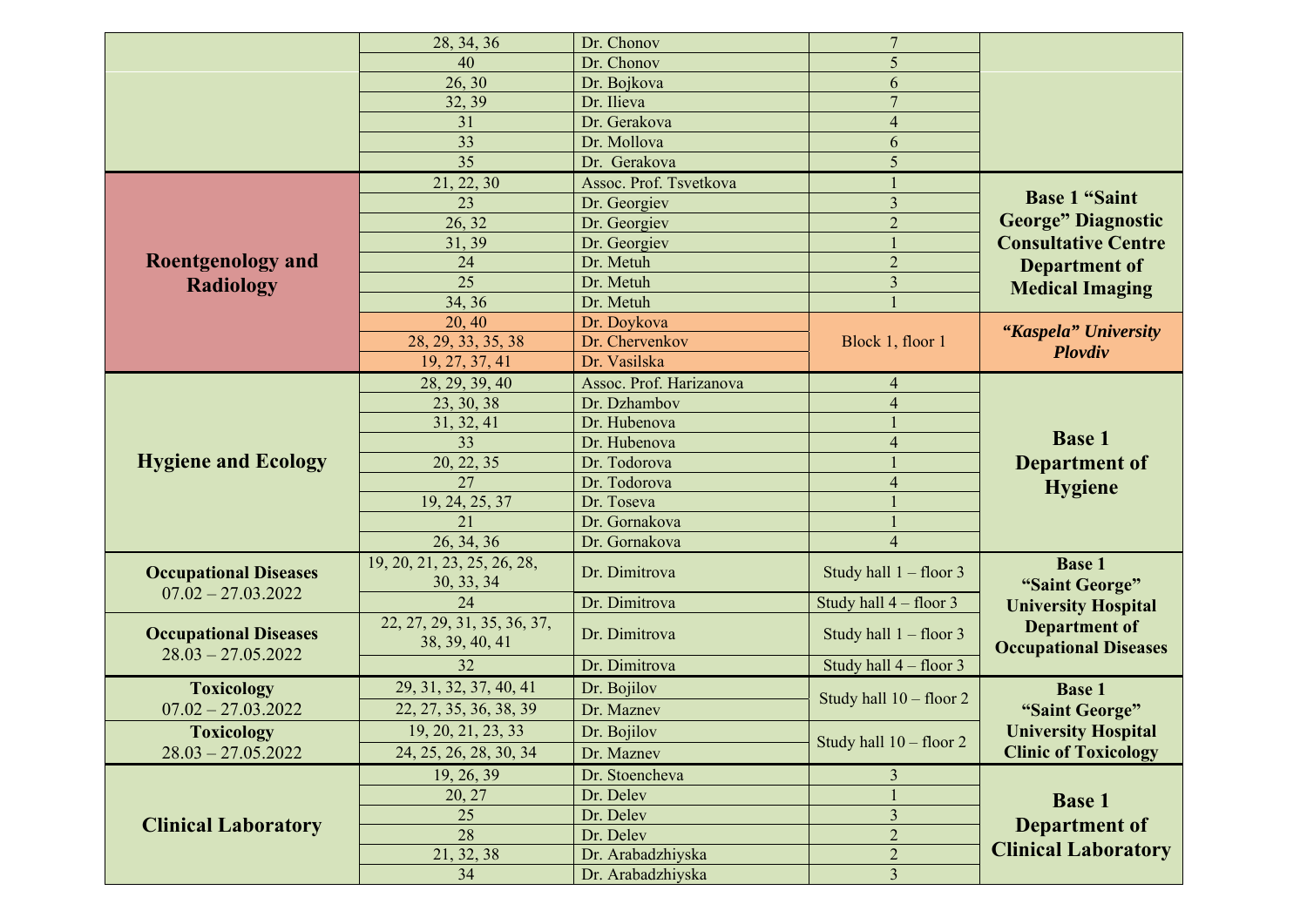|                                  |                                | Dr. Peneva              | $\overline{2}$                   |                              |  |
|----------------------------------|--------------------------------|-------------------------|----------------------------------|------------------------------|--|
|                                  | 29, 40<br>30                   | Dr. Peneva              |                                  |                              |  |
|                                  | 22                             | Dr. Peneva              | $\overline{3}$                   |                              |  |
|                                  | 23, 35                         | Dr. Markova             |                                  |                              |  |
|                                  | 33, 37                         | Dr. Markova             | $\overline{2}$                   |                              |  |
|                                  | 24, 31, 36                     | Dr. Davcheva            | $\overline{4}$                   |                              |  |
|                                  | 41                             | Dr. Davcheva            |                                  |                              |  |
|                                  | 19, 21                         | Assoc. Prof. Delev      | 103                              |                              |  |
|                                  | 23, 31                         | Assoc. Prof. Delev      | 105                              |                              |  |
|                                  | 24, 25                         | Assoc. Prof. Kostadinov | 105                              |                              |  |
|                                  | 29, 30, 35                     | Assoc. Prof. Kostadinov | 106                              |                              |  |
|                                  | 20, 34                         | Dr. Zlatanova           | 107                              |                              |  |
|                                  | 22                             | Dr. Georgieva           | 106                              | <b>Base 1</b>                |  |
|                                  | 37                             | Dr. Georgieva           | 107                              |                              |  |
|                                  | 26                             | Dr. Dimitrova           | 105                              | <b>Department of</b>         |  |
| <b>Pharmacology</b>              | 27                             | Dr. Dimitrova           | 103                              | <b>Pharmacology and</b>      |  |
|                                  | 28                             | Asst. Prof. Kandilarov  | 106                              | <b>Clinical</b>              |  |
|                                  | 32                             | Asst. Prof. Kandilarov  | 103                              | <b>Pharmacology</b>          |  |
|                                  | 33                             | Dr. Topolov             | 103                              |                              |  |
|                                  | 41                             | Dr. Topolov             | 105                              |                              |  |
|                                  | 36                             | Dr. Vilmosh             | 105                              |                              |  |
|                                  | 40                             | Dr. Vilmosh             | 107                              |                              |  |
|                                  | 38, 39                         | Dr. Mihaylova           | 106                              |                              |  |
|                                  |                                |                         |                                  |                              |  |
|                                  | 27, 29, 34, 37                 | Assoc. Prof. Peeva      |                                  | <b>Base 1</b>                |  |
| <b>Social Medicine with</b>      | 22, 30, 31, 33, 41             | Assoc. Prof. Musurlieva | The practices will               | <b>Department of</b>         |  |
| <b>Medical Ethics Part II</b>    | 21, 23, 25, 26, 32, 35, 38, 40 | Dr. Kostadinov          | be held remotely                 | <b>Social Medicine and</b>   |  |
|                                  | 19, 20, 24, 28, 36, 39         | Dr. Mandova             |                                  | <b>Public Health</b>         |  |
|                                  | 22, 25                         | Dr. Tepeliev            | Block 2, floor 8                 |                              |  |
|                                  | 20, 23                         | Dr. Kraev               | Block 2, floor 8                 |                              |  |
|                                  | 19, 24                         | Dr. Marinkov            | Block 2, floor 8                 |                              |  |
|                                  | 39, 41                         | Prof. Batalov           | Block 2, floor 8                 |                              |  |
|                                  | 27, 29                         | Dr. Kodzhaahmed         | Block 2, floor 8                 | "Kaspela"                    |  |
|                                  | 38                             | Dr. Mekenyan            | Block 2, floor 7                 |                              |  |
|                                  | 37, 40                         | Dr. Vasileva            | Block 2, floor 6                 | <b>University Hospital</b>   |  |
| <b>Propaedeutics of Internal</b> | 33, 34                         | Dr. Todorov             | Block 2, floor 7                 |                              |  |
| <b>Diseases</b>                  | 30, 31                         | Dr. Batalov             | Block 2, floor 7                 |                              |  |
|                                  | 26, 35                         | Dr. Karalilova          | Block 2, floor 8                 |                              |  |
|                                  |                                |                         |                                  |                              |  |
|                                  | 21, 28                         | Dr. St. Popova          | 1 <sup>st</sup> Internal clinic, | <b>Base 1 "Saint George"</b> |  |
|                                  |                                |                         | floor 1                          | <b>University Hospital</b>   |  |
|                                  |                                | Dr. Klinkanov           | Block C, floor 4                 | "Pulmed" University          |  |
|                                  | 32, 36                         |                         |                                  | <b>Hospital</b>              |  |
|                                  |                                |                         |                                  |                              |  |